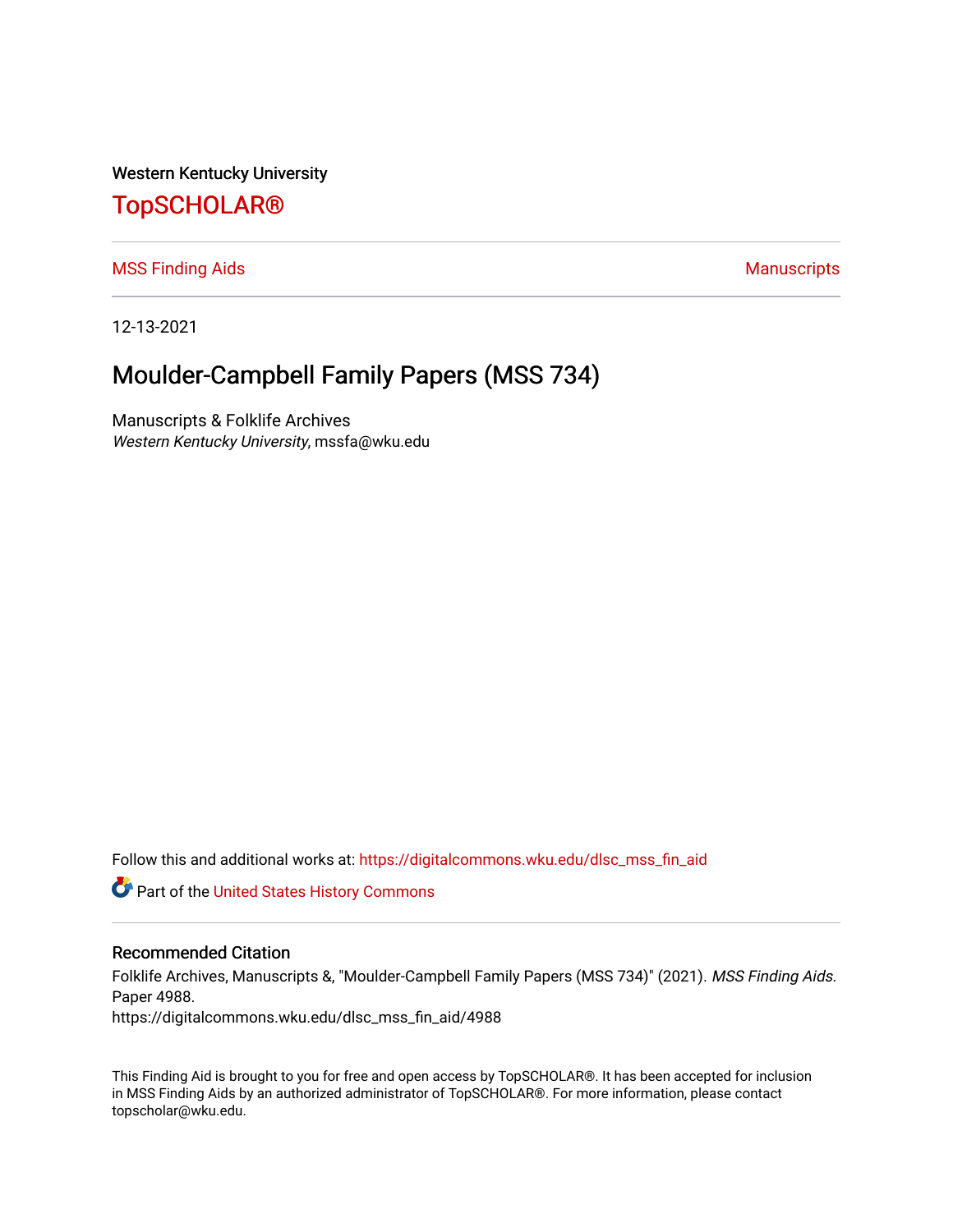Manuscripts & Folklife Archives Department of Library Special Collections Western Kentucky University Bowling Green, KY 42101-1092

*Descriptive Inventory*

#### **MSS 734 MOULDER-Campbell Family Papers**

1½ boxes. 21 folders. 221 items. 1831-1977. Originals, photocopies.

SC2021.56.291

#### *COLLECTION NOTE*

This collection consists mostly of genealogy, correspondence, and miscellaneous papers of the Campbell, Moulder and related families of Warren County, Kentucky. The principal correspondents are members of the family of Herbert S. Moulder (1880-1969) and Lena (Ball) Moulder (1890-1977); and descendants of George Washington Campbell (1827-1908) and Hester Taylor (Penner) Campbell (1842-1922), especially their two daughters Laura Bell Campbell (1861-1938) and Georgia Ennis Campbell (1886-1957). Laura Campbell adopted Bertha Douglas, the Campbell family maid and a cousin through an illegitimate (but recognized) line: Bertha's father was John H. Douglas (1853-1928), the illegitimate son of John H. Penner, who was the brother of Laura's mother Hester. In 1944, Bertha married Robert W. Moulder, the son of Herbert and Lena Moulder.

Of interest in this collection are: stock certificates in various mining and oil concerns (Box 1, Folders 3 and 6 and Box 2, Folder 9); deeds and accounts pertaining to the estate of George Washington Campbell and his landholdings (Box 2, Folders 1 and 2); Masonic certificates and membership cards of Herbert and Lena Moulder (Box 1, Folders 3 and 4); copies of some ordinances and related documents in connection with Robert Moulder's service on the Bowling Green, Kentucky Common Council (Box 1, Folder 6); clippings and printed matter relating to Bertha Moulder's involvement with the Girl Scouts (Box 1, Folder 7); letters to Georgia Campbell from her nephew and another young man during their World War II military service (Box 1, Folder 10); short stories and other writings by Laura Campbell (Box 2, Folder 1); correspondence of Laura's niece Clyde (Boulton) Cates, a faculty member of the Bowling Green Business University and WKU (Box 2, Folder 3); a small amount of papers of two early ancestors, Wesley Love (Box 2, Folder 6) and Enoch Floyd (Box 2, Folder 9); a diary of an unidentified female, possibly a Campbell (Box 2, Folder 9); and a memo book with population data, 1910-1915, for an extensive list of U.S. cities (Box 2, Folder 9). The collection also contains genealogical data and genealogy-related correspondence on the Moulder, Campbell and related families, evidently collected by Lena Moulder.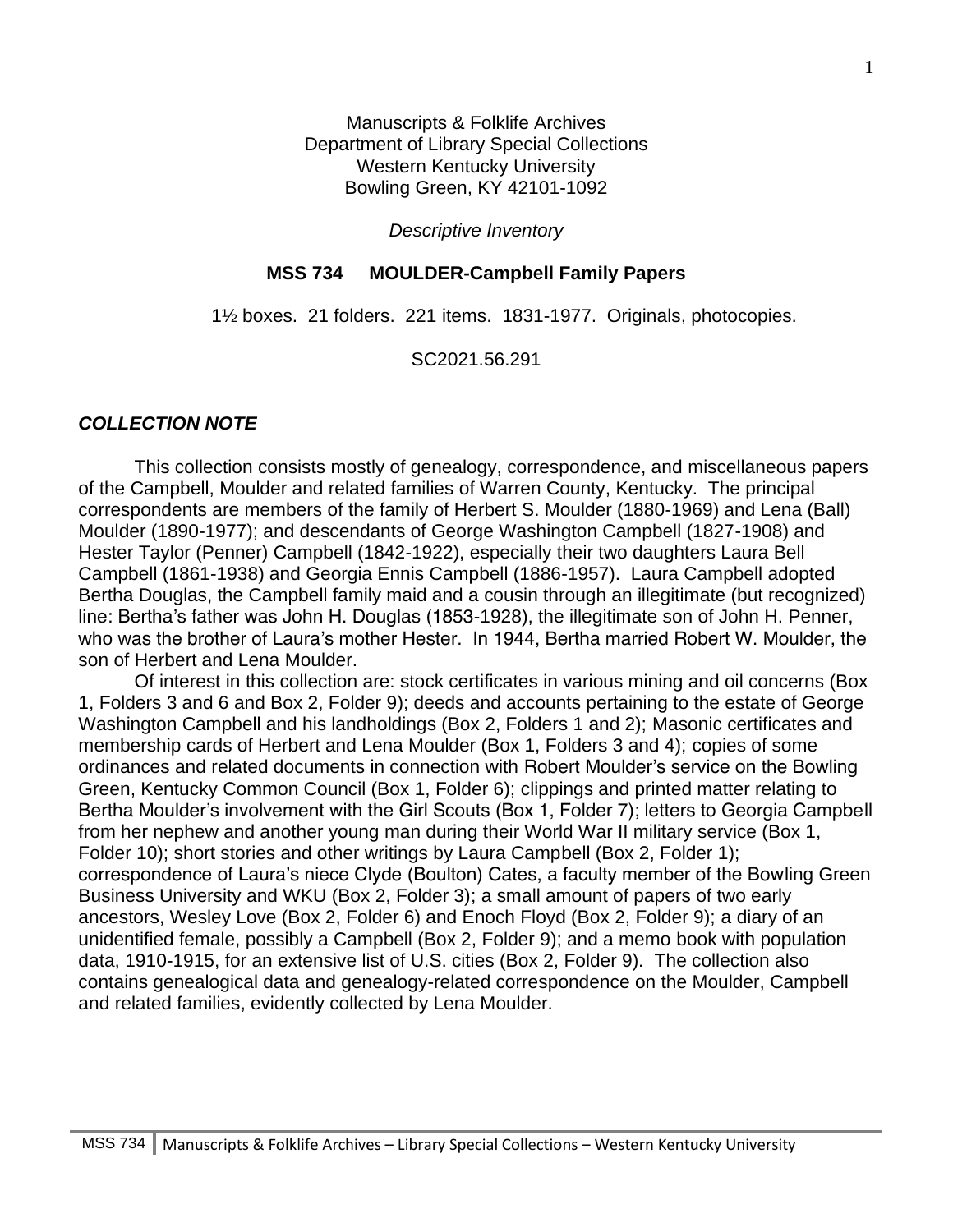## *SHELF LIST*

| <b>BOX1</b>         | <b>Moulder &amp; Campbell Families</b>                                        | 1887-1977 | 161 items |
|---------------------|-------------------------------------------------------------------------------|-----------|-----------|
| Folder 1            | Inventory                                                                     |           | 1 item    |
| Folder <sub>2</sub> | Moulder and related families - Genealogy                                      | n.d.      | 18 items  |
| Folder <sub>3</sub> | Herbert S. Moulder – Correspondence and papers                                | 1915-1966 | 25 items  |
| Folder 4            | Lena (Ball) Moulder - Correspondence and papers                               | 1911-1977 | 30 items  |
| Folder <sub>5</sub> | Herbert & Lena Moulder - Golden anniversary                                   | 1961      | 13 items  |
| Folder <sub>6</sub> | Robert W. Moulder – Correspondence and papers                                 | 1929-1953 | 21 items  |
| Folder <sub>7</sub> | Bertha (Douglas) Moulder - Girl Scouts                                        | 1952-1956 | 17 items  |
| Folder <sub>8</sub> | Campbell family – History and genealogy                                       | n.d.      | 6 items   |
| Folder <sub>9</sub> | Florence and Herbert Campbell – Autograph book                                | 1887-1893 | 1 item    |
| Folder 10           | Georgia Campbell – Correspondence and papers                                  | 1923-1953 | 27 items  |
| Folder 11           | Georgia Campbell - St. Columba Academy<br>composition book                    | 1904-1905 | 1 item    |
| Folder 12           | Georgia Campbell – Funeral book and related items                             | 1957      | 1 item    |
| <b>BOX 2</b>        | <b>Moulder-Campbell Families; Related Families</b>                            | 1831-1963 | 60 items  |
| Folder 1            | Laura Campbell – Correspondence and papers                                    | 1910-1937 | 8 items   |
| Folder 2            | Campbell family - Correspondence and papers                                   | 1900-1960 | 7 items   |
| Folder <sub>3</sub> | Clyde (Boulton) Cates - Correspondence                                        | 1916-1936 | 12 items  |
| Folder 4            | Cedar Bluff College; Potter College; Bowling<br>Green - Historical narratives | n.d.      | 3 items   |
| Folder <sub>5</sub> | Will B. Hill - Correspondence, holographic will                               | 1954-1966 | 3 items   |
| Folder <sub>6</sub> | Wesley Love - Miscellaneous papers                                            | 1864-1906 | 15 items  |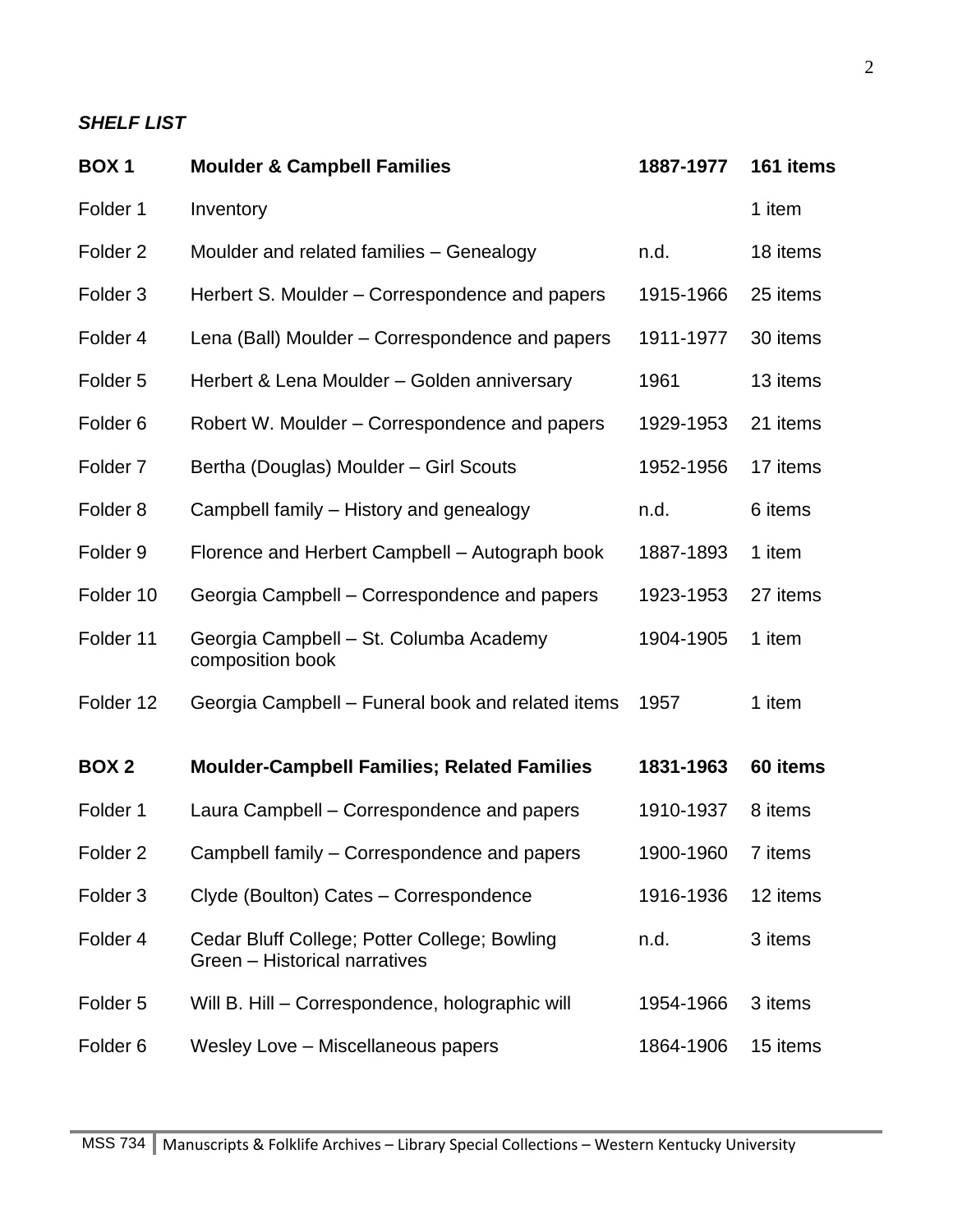| Folder <sub>7</sub> | Ray's Branch Methodist Episcopal Church South -<br>Historical data and donation records                           | 1931-1939 | 2 items |
|---------------------|-------------------------------------------------------------------------------------------------------------------|-----------|---------|
| Folder 8            | Sumpter family – Deed and title abstract to property<br>at 10 <sup>th</sup> and Chestnut, Bowling Green, Kentucky | 1937      | 3 items |
| Folder 9            | Miscellaneous papers                                                                                              | 1831-1956 | 7 items |

### *BIBLIOGRAPHIC RECORD*

MSS MOULDER-Campbell Family Papers 1831-1977 734 Correspondence and papers of the Moulder, Campbell and related families of Warren County, Kentucky. Includes genealogical data. 1½ boxes. 21 folders. 221 items. Originals, photocopies. SC2021.56.291

### *SUBJECT ANALYTICS*

Autographs – Collections – Albums and books, 1887-1893  $B1,F9$ Ball family – Relating to  $B1, F2, 4$ Ball, John Robert, 1859-1937 – Relating to  $B2,F9$ Bowling Green – History B2,F4 Campbell family – Relating to  $B1, F8, 10$ ; B2,  $F1, 2$ Campbell, George Washington, 1827-1908 – Relating to B2, F1, 2 Campbell, Georgia Ennis, 1886-1957 – Comments about, 1957 B1, F12 Campbell, Georgia Ennis, 1886-1957 – Letters to  $B1,F10$ Campbell, Georgia Ennis, 1886-1957 – Relating to  $B1, F11, 12$ Campbell, Florence, 1877-1949 – Relating to  $B1,F9$ Campbell, Herbert, 1871-1951 – Relating to  $B1.F9$ Campbell, Hester Taylor (Penner),  $1842-1922 -$ Relating to B2,F2 Campbell, John Sales, 1924-1984 B1, F10 Campbell, Laura Bell, 1861-1938 – Letters to  $B2, F1, 3$ Campbell, Mildred Ann, 1874-1900 – Relating to  $B2,F2$ Campbell, Wade Hampton,  $1877-1949$  – Letter to B2, F2 Cargile, William Thomas, 1903-1973 – Relating to  $B1,F6$ Cates, Clyde Aurelia (Boulton), 1894-1984 – Correspondence B2, F3 Certificates – Death, 1977 B1, F4 Certificates – Marriage, 1911  $B1, F4$ Certificates – Notary public, 1935 B1, F3 Churches – Warren County – Rays Branch Church – Relating to B2, F1, 7 Clarke County Oil & Gas Co., Inc.  $-$  Stock certificate  $-B1,F3$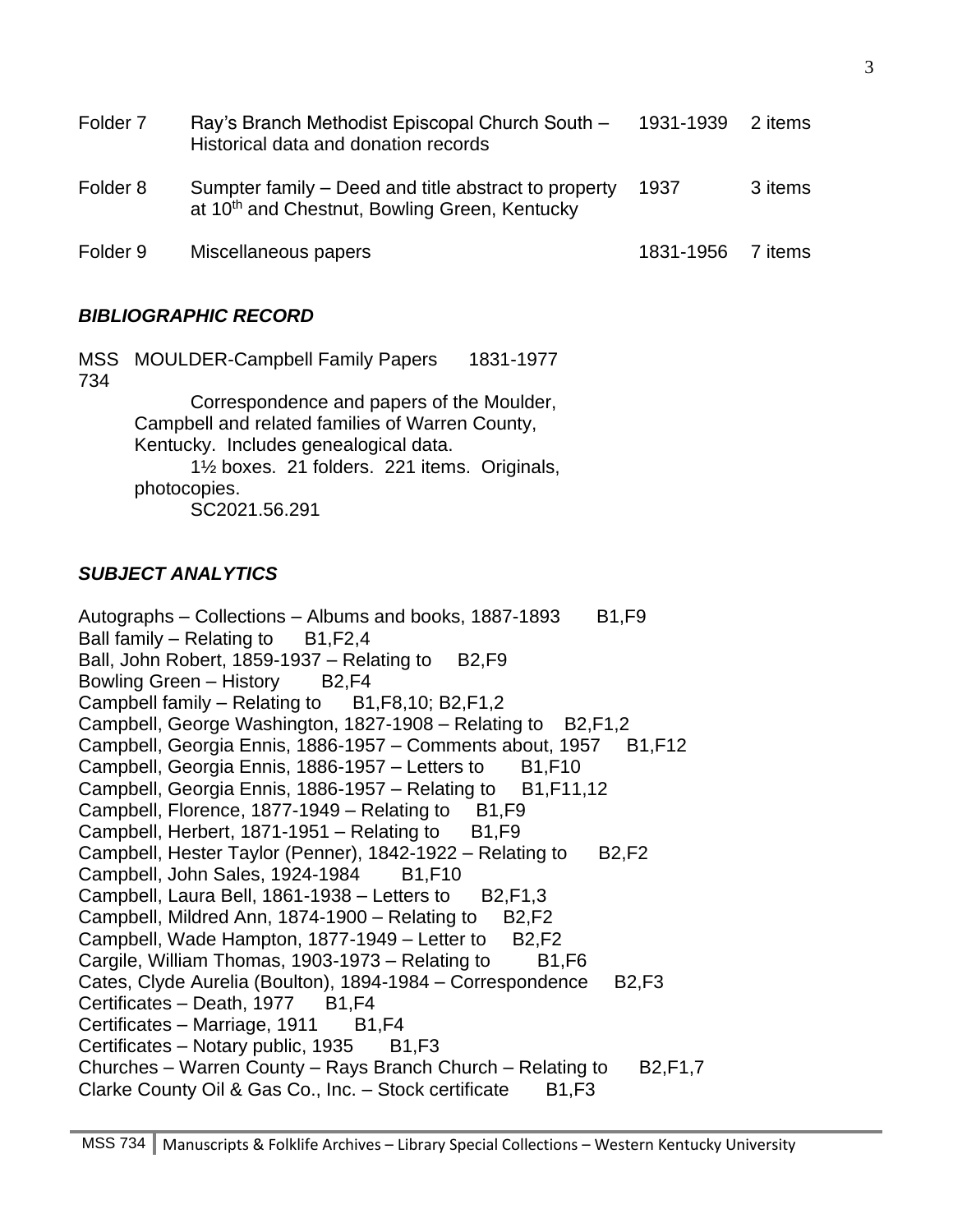Consolidated Sulphur and Oil Co., Inc. - Stock certificate B1,F3 Deeds – Warren County, 1910 B2, F1 Deeds – Warren County, 1937 B2,F8 Deeds – Warren County, 1951 B1, F6 Douglas family  $-$  Relating to  $-B1, F2$ Evans family  $-$  Relating to  $B1, F2$ Fairview Cemetery – Deeds, 1900 B2,F2 Fairview Cemetery – Deeds, 1969 B1, F4 Father's Day cards B1, F3 Ferguson family – Relating to  $B1, F2$ Ferguson, Mildred Ann (Jolliff),  $1816-1904$  – Relating to B1, F2 Floyd, Enoch Aaron, 1790-1846 – Relating to  $B2$ , F9 France – Travel and description,  $1929$  B1, F10 Girl Scouts – Bowling Green B1, F7 Grinstead, Anna Laura (Moulder), 1911-1981 B1, F4 Hill, Will Blaylock, 1882-1968 B2, F5 Kentucky-Carolina Oil Company – Stock certificate B2,F9 Lair, John Lee, 1894-1985 B1, F4 Licenses, Business – Bowling Green, 1942 B1, F6 Licenses, Dogs – Warren County, 1934 B1, F10 Liverade Medicine Company  $-$  Stock certificate B1, F3 Love family  $-$  Relating to  $-B1,F2$ Love, Wesley, 1831-1913 – Relating to  $B2,F6$ Mason, Fannie Blanche, 1895-1989 B2, F5, 9 Masons (Fraternal organization) – Relating to  $B1,F3$ Medical care, 1831-1834 B2, F9 Melungeons  $-$  Relating to  $B2$ , F9 Mother Lode Coalition Mines Company – Stock certificate B1, F6 Mother's Day cards, 1952 B1, F4 Moulder, Bertha (Douglas), 1901-1985 – Correspondence B1,F10,12 Moulder, Bertha (Douglas), 1901-1985 – Relating to  $B1,F6,7$ Moulder family  $-$  Relating to  $B1, F2, 4$ Moulder, Helen L., 1922-2006 B1, F4 Moulder, Herbert Spencer "Herbie," Jr., 1917-1980 B1, F4 Moulder, Herbert Spencer "Bert," Sr., 1880-1969 – Letters to B1, F3 Moulder, Herbert Spencer "Bert," Sr., 1880-1969 – Relating to B1, F2, 3, 5 Moulder, Jacob, 1838-1903 – Relating to  $B1, F2$ Moulder, Lena Ethel (Ball),  $1890-1977$  – Letters to B1, F4 Moulder, Lena Ethel (Ball), 1890-1977 – Relating to  $B1, F2, 5$ Moulder, Max Knowles, 1905-1967 B1, F4 Moulder, Robert Wesley, 1911-1989 – Correspondence B1, F6, 10, 12 Moulder, Robert Wesley, 1911-1989 – Relating to  $B1, F4$ Moulder, Vera Clyde, 1896-1983 B1, F5 Order of the Eastern Star – Illinois B1, F4 Order of the Eastern Star – Kentucky  $B1,F3$ Power of attorney – Warren County, 1966  $B1, F3, 4$